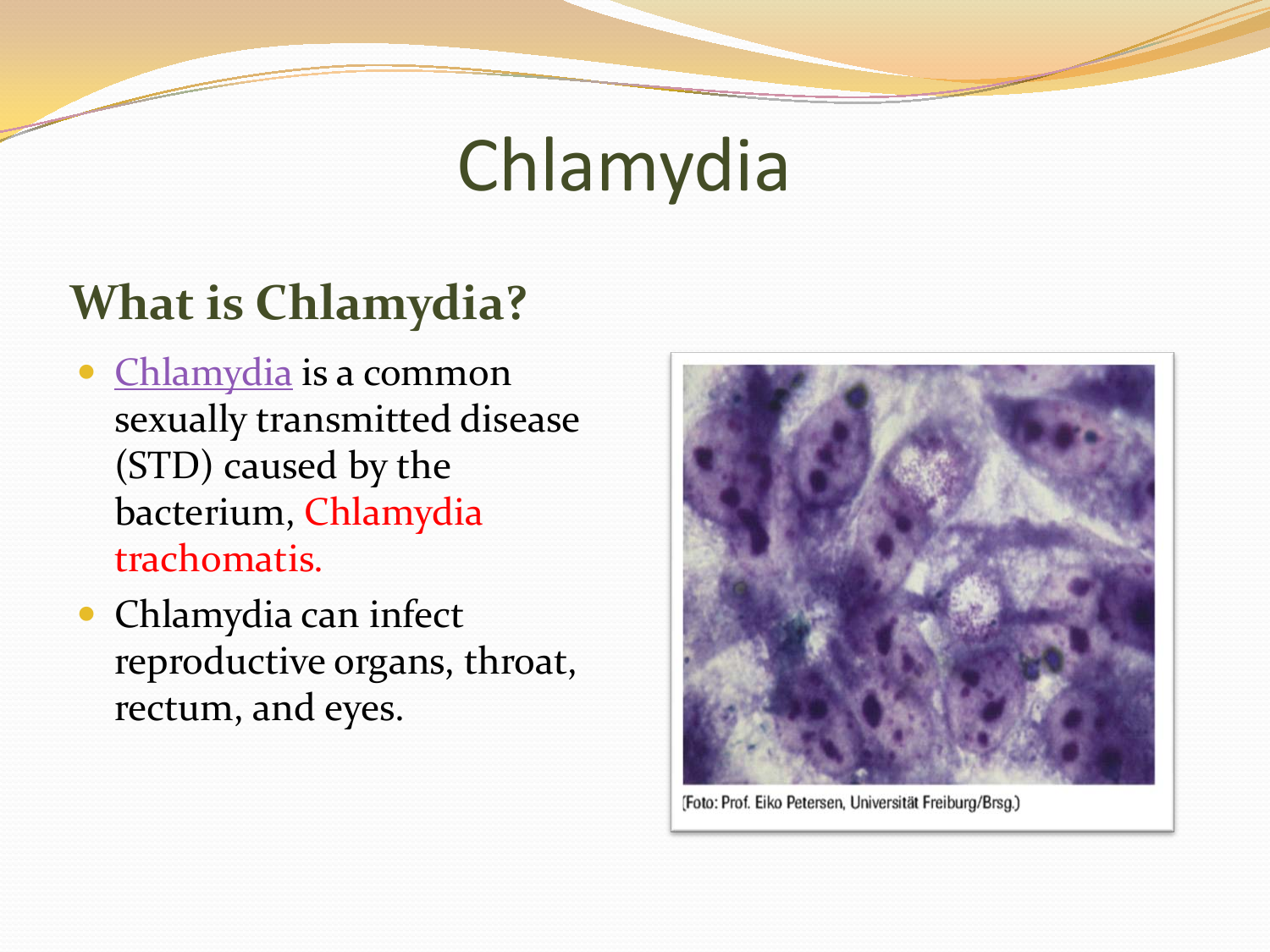#### **How is chlamydia transmitted?**

- Sexual activity (vaginal, anal or oral sex)
- Infected mother to her baby during vaginal childbirth

### **Who gets chlamydia infection?**

Anyone who is sexually active can get chlamydia but those at greater risk include:

- Sexually active adolescents and young adults - especially, women age 25 or younger
- Those with new or multiple sex partners
- Presence of another STD
- Babies who are born to infected mothers



 $\checkmark$  The greater the number of sex partners, the greater the risk of infection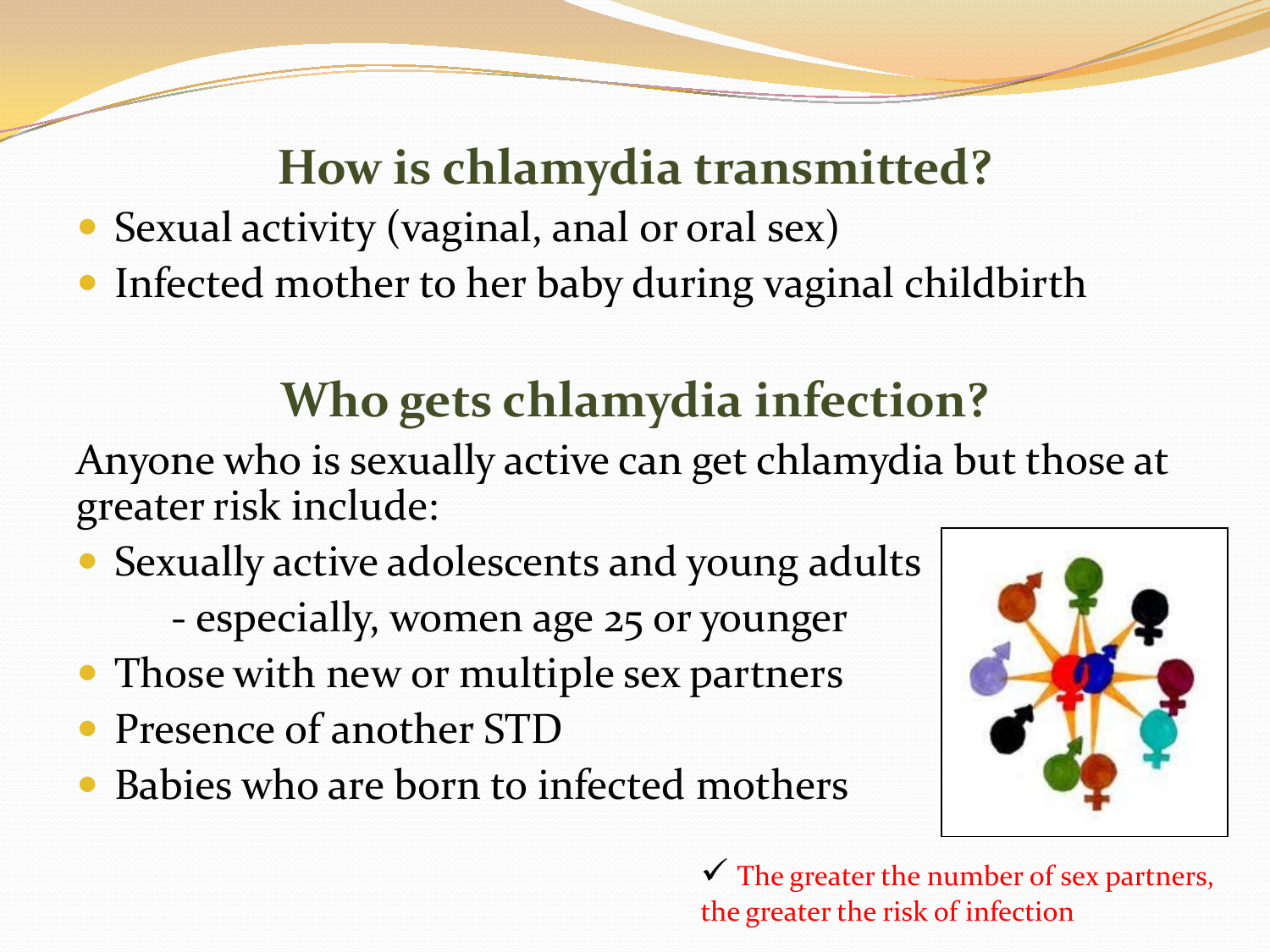### **What are the symptoms of chlamydia?**

Chlamydia is known as a **"silent"** disease because the majority of infected people have no symptoms. If symptoms do occur they usually appear within 1 to 3 weeks after exposure.

Women



- Increase in vaginal discharge (white or yellow) caused by an inflamed cervix
- Pain while passing urine
- Pain during sexual intercourse or bleeding after sex
- Lower abdominal pains
- Irregular menstrual bleeding
- Rectal pain, discharge, or bleeding (who have anal sex)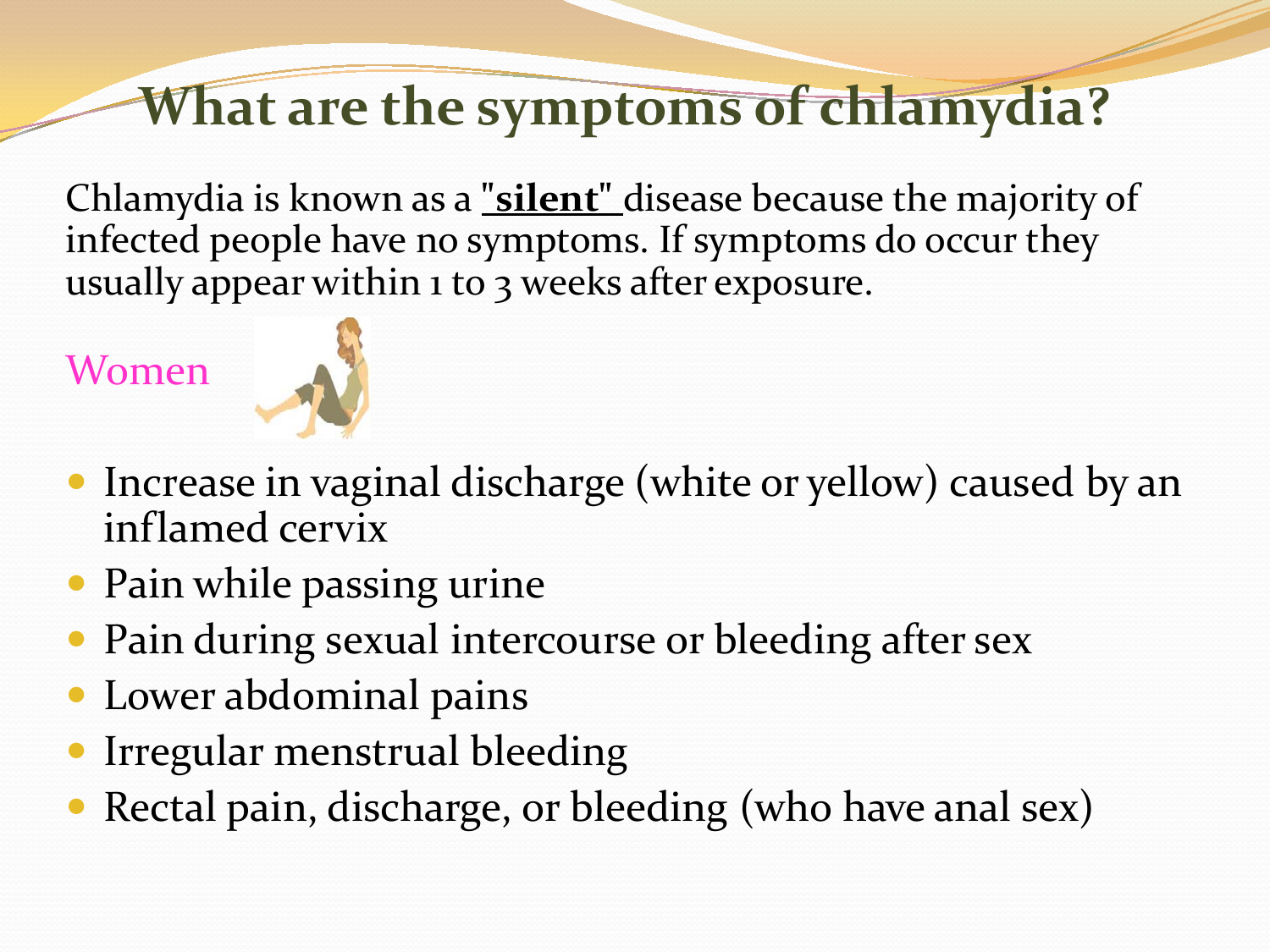#### Men

- Discharge from penis
- Pain while passing urine



- Burning and itching around the opening of the penis
- Rectal pain, discharge, or bleeding (who have anal sex)

### Infant

- Infant pneumonia
- Conjunctivitis (pink eye) in newborns

\*Chlamydia can infect the mouth, throat, rectum, and eyes.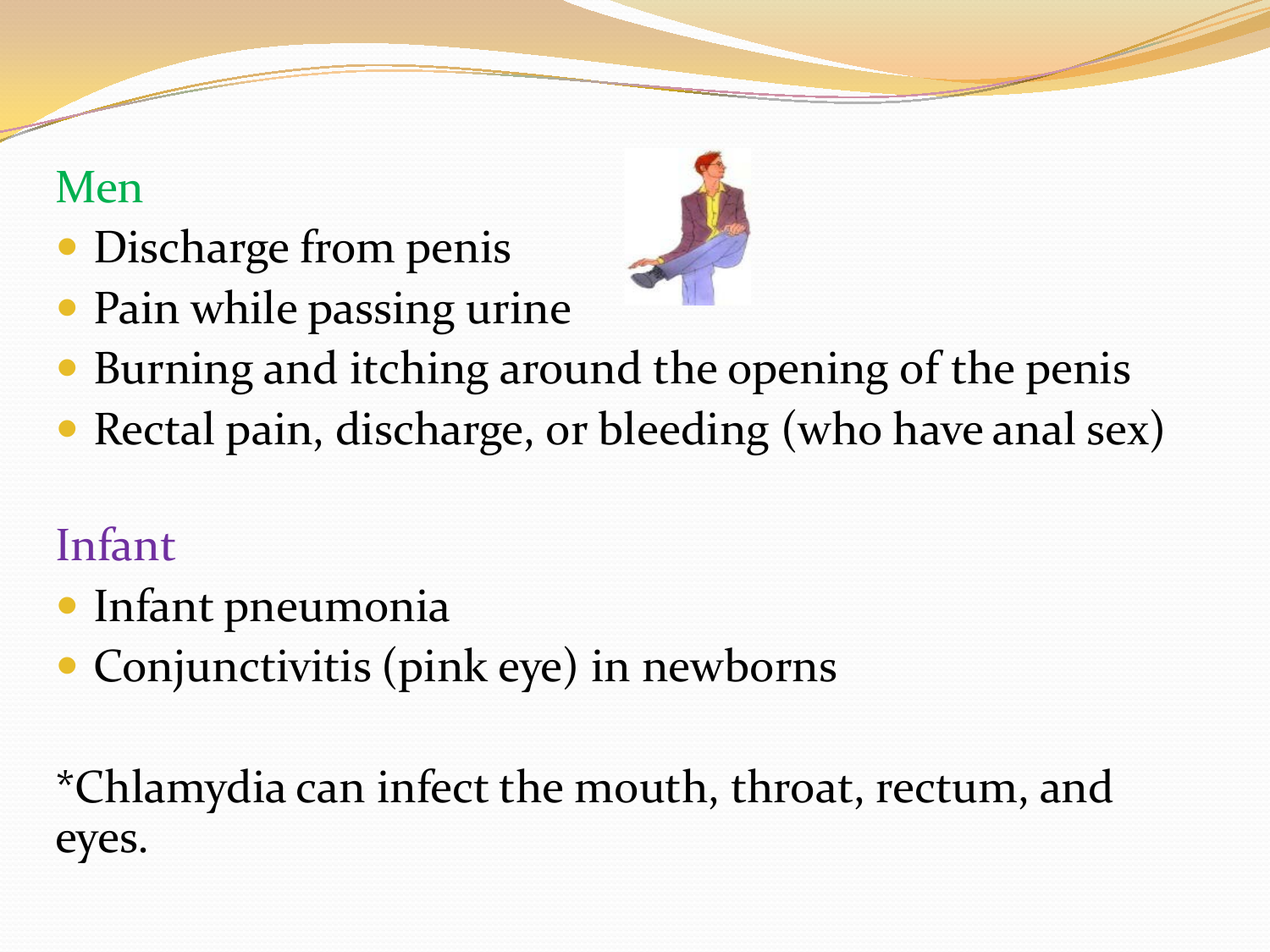#### What serious problems can result from untreated **chlamydia?**

#### **Women**

- Pain, fever on the cervix, fallopian tubes, uterus, and surrounding tissues
- Permanent damage to the fallopian tubes, uterus and surrounding tissues
- Reproductive trouble, fatal ectopic pregnancy (pregnancy outside the uterus)

#### **Men**

- Pain in the epididymis (the tube that carries sperm from the testis)
- Increased chance of becoming infected with HIV
- Arthritis that can be accompanied by skin lesions and inflammation of the eye and urethra



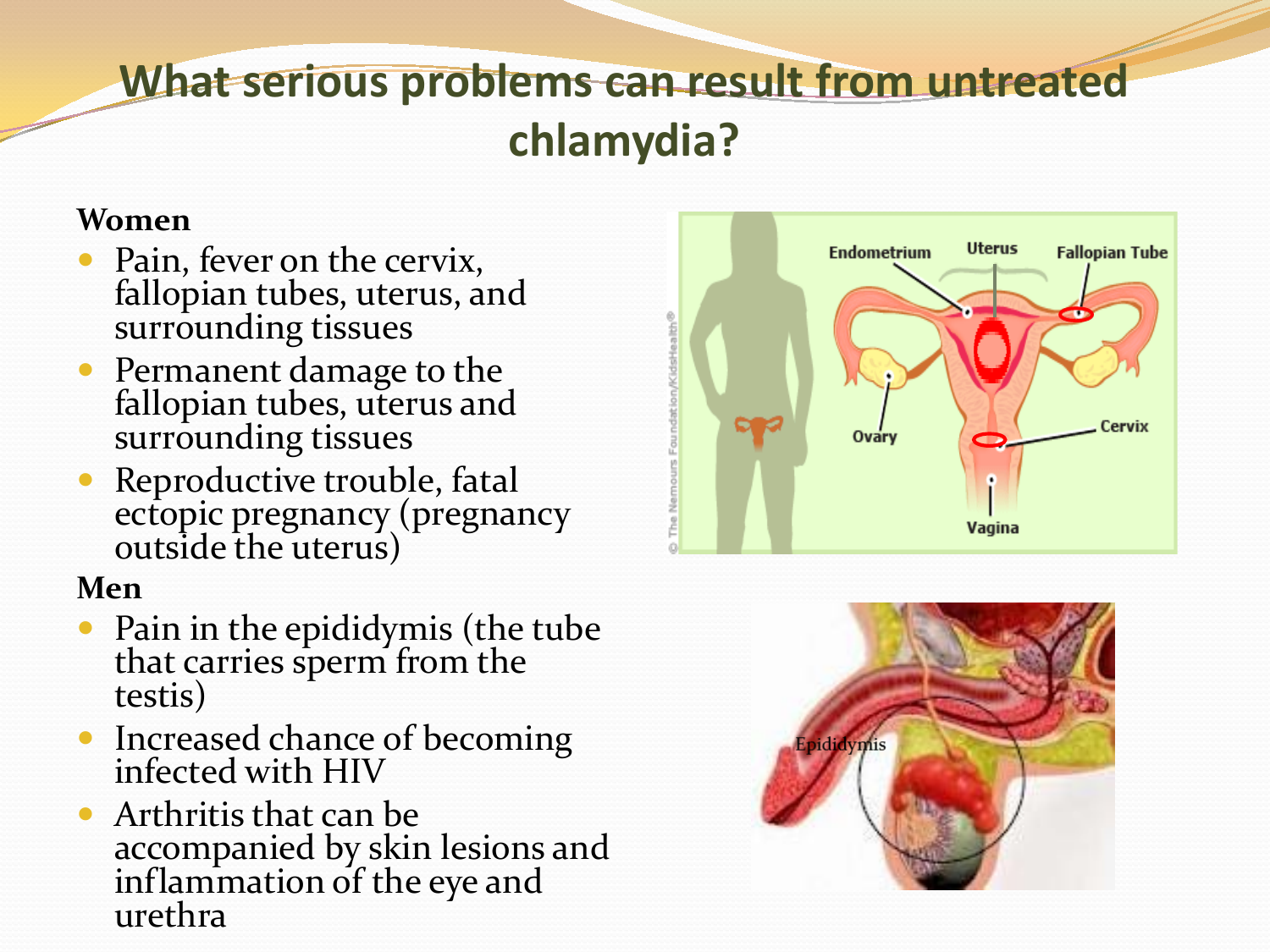## **How is chlamydia diagnosed?**

- Urine test
- Specimen be collected from the penis or cervix

# **What is the treatment for chlamydia?**

- Chlamydia can be treated with antibiotics.
- All sex partners should be evaluated, tested and treated.
- People with chlamydia should abstain from sexual intercourse until they have completed treatment.
- Women and men with chlamydia should be retested about three months after treatment an initial infection.